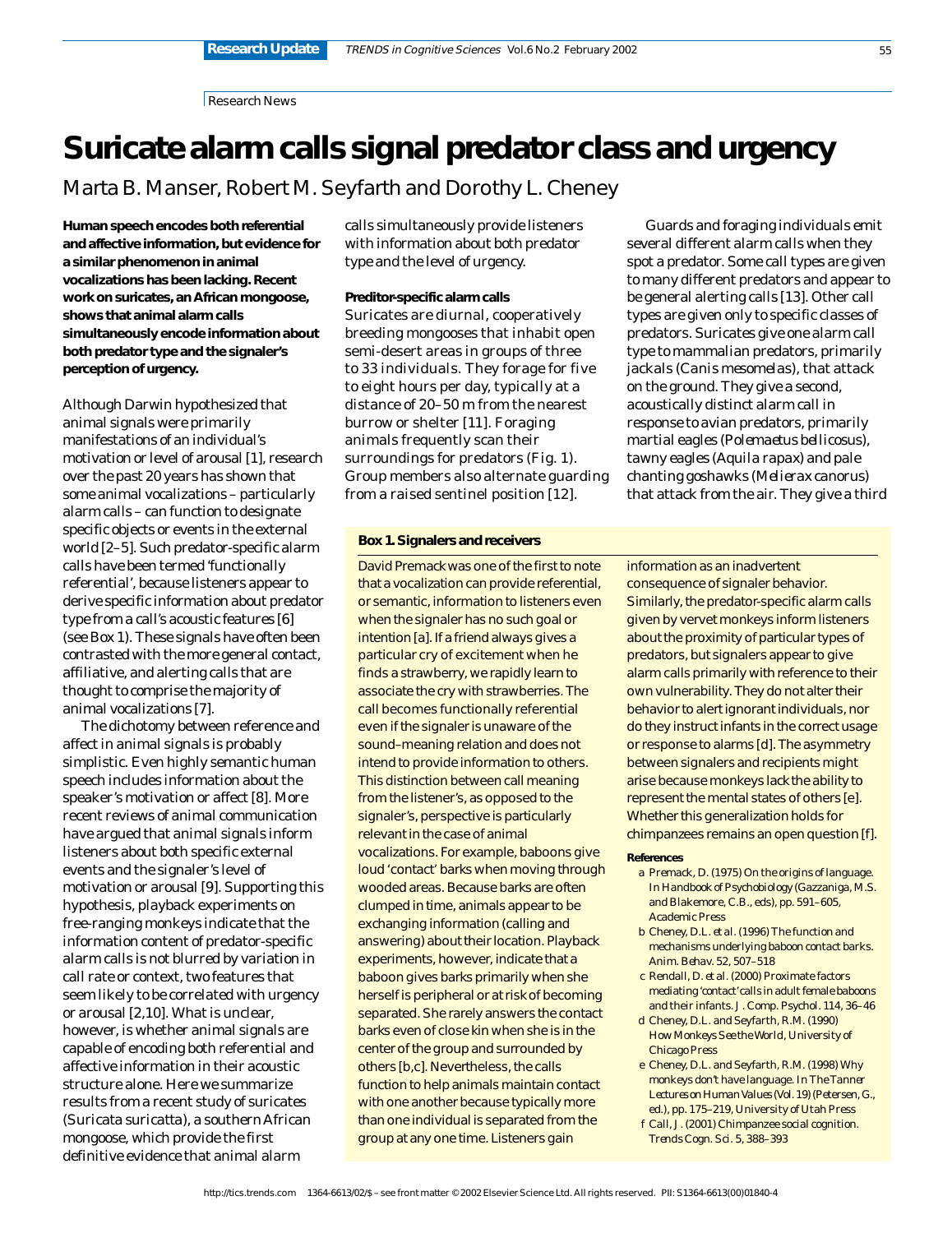

**Fig. 1.** Suricata suricatta, demonstrating the typical raised position of the adult used to scan the surroundings. (Photograph courtesy of T.H. Clutton-Brock).

alarm call type to snakes, such as the Cape cobra (*Naja nivea*), puff adder (*Bitis arietans*) and the mole snake (*Pseudaspsis cana*). Snake alarm calls are also given to fecal, urine or hair samples of predators and/or foreign suricates. Because snake alarm calls to all of these stimuli cause other animals to approach the caller, give alarm calls themselves, and either mob the snake or investigate the deposit, they are collectively termed 'recruitment alarm calls'[13].

During 21 months between November 1995 and August 1999, 615 alarm calls were tape-recorded from known individuals in encounters with known predators. Calls were classified according to the stimulus that elicited them. Mammalian and avian alarm calls were classified according to whether they were given in situations of high, medium or low urgency. For mammalian predators, stimuli more than 200 m away were classified as 'far', from 20–200 m away as 'close', and within 20 m as 'very close'. For avian predators, stimuli 200–500 m away were classified as 'far', from 100–200 m away as 'close', and within 100 m as 'very close'. Mammalian and avian alarm calls given to a predator at far, close and very close distances were labeled 'low', 'medium', and 'high urgency calls', respectively. Recruitment alarm calls were scored as 'high urgency'if elicited by snakes and 'low urgency' if elicited by any other stimulus.

#### **Acoustic analysis**

Of the calls recorded, 254 were of sufficiently high quality to permit acoustic analysis. To control for individual variation, calls were drawn from at least six different subjects for each call type (the average number of subjects was 12, and the maximum was 15). Only one call per individual and predator encounter was used in analysis. Canary software [14], Signal software (Engineering Design, Belmont, MA, USA), and LMA software [15] were used to measure 28 different acoustic parameters that described the frequency and time dynamics of each call [13]. Discriminant function analysis (DFA) was used to test whether calls could be assigned to different behavioral contexts according to their acoustic structure.

### **'...low urgency calls tended to be clear and more harmonic, whereas high urgency calls were harsher and noisier.'**

DFA confirmed that mammalian, avian and recruitment alarm calls were acoustically different from one another. Within each predator class, high, medium and low urgency calls also showed significant acoustic differences (Fig. 2). The acoustic measures that accounted for variation across alarm call types were, for all but one measure, different from the acoustic measures that accounted for variation across levels of urgency [13]. Along the dimension of urgency, changes in acoustic structure were consistent across alarm call types: low urgency calls tended to be clear and more harmonic, whereas high urgency calls were harsher and noisier. By contrast, when the level of urgency was held constant there was no consistent rule relating acoustic features to the different predator classes [13]. The referential information about each predator type was not coded acoustically in any consistent way.

#### **Call responses**

In the field, suricates were played alarm calls in the absence of actual predators and their responses were filmed. Playback of alarm calls given to different predators elicited significantly different responses, duplicating behavior seen under natural conditions. In response to playback of mammalian predator alarm calls, subjects moved rapidly in the direction of the loudspeaker while scanning the area. They typically gathered together 5–10 m away

from the loudspeaker and then retreated toward the nearest large system of burrows. Avian predator alarm calls elicited several, not mutually exclusive responses: freezing and crouching, scanning the sky, and running to the nearest burrow. In response to recruitment alarm calls, subjects raised their tails, approached the loudspeaker slowly, and sniffed the area around the loudspeaker [16].

In addition to these qualitatively different responses, within each predator class subjects responded in quantitatively different ways to the playback of calls that had originally been recorded in circumstances of low, medium or high urgency. Latency to relax and resume foraging behavior increased from low to medium to high levels of urgency following playback of mammalian alarm calls, and from low to high urgency following playback of recruitment calls. Playback of avian predator alarm calls elicited a different pattern of results. Latency to relax and resume feeding increased from low to medium urgency calls, but the shortest latency to resume feeding followed high urgency calls. This occurred, we believe, because high urgency avian alarm calls elicited a unique response – freezing and crouching. When crouching animals detected no predator, they soon resumed foraging. By contrast, the most common response to low and medium urgency avian alarm calls was to run immediately to a burrow; from this underground position the resumption of normal activity required more time [16].

#### **Motivational vocalizations**

Acoustically different alarm calls are believed to have evolved in species in which individuals are attacked by a variety of different predators, each of which demands a different escape strategy [17,18]. Because suricates are preyed upon by species with different hunting techniques, selection may have favored an alarm call repertoire that encodes information about predator type in addition to level of urgency. By contrast, many ground squirrels and marmots escape from all predators in the same way, by running to their burrows. In these species, alarm calls are less predatorspecific. Instead, they appear to denote low-risk and high-risk situations [19,20].

Suricate alarm calls offer the first indication that animal vocalizations can, through their acoustic features alone,